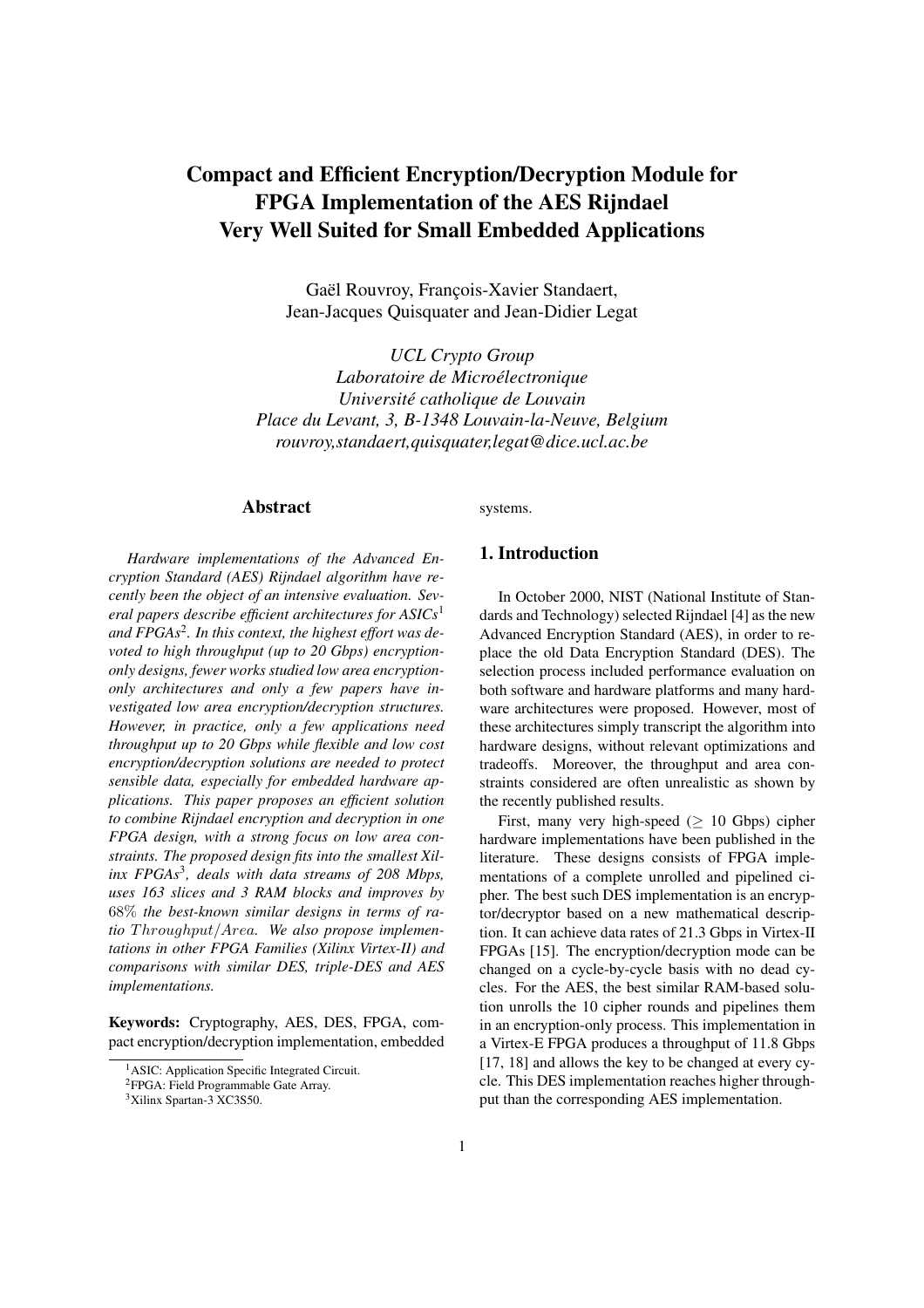However, these speed efficient designs are not always relevant solutions. Many applications require smaller throughput (wireless communication, digital cinema, pay TV, ...). Sequential designs based on a 1 round loop may be judicious and attractive in terms of hardware cost for many embedded applications. Several such implementations have been published in the literature. For DES and triple-DES designs, the most efficient solution [16] encrypts/decrypts in 18 cycles with a fresh key. For AES, the best design based on 1-round loop [17, 18] produces a data rate of 1450 Mbps (Virtex-E) using 542 slices and 10 RAM blocks, but it does not support the decryption mode. Another efficient circuit [20] proposes a compact architecture that combines encryption and decryption. It executes 1 round in four cycles and produces a throughput of 166 Mbps (Spartan-II) using 222 slices and 3 RAM blocks.

The design proposed in this paper is also based on a quarter of round loop implementation and improves by  $68\%$  (in term of ratio  $Throughout/Area$ ) the design detailed in [20]. We investigate a good combination of encryption/decryption and place a strong focus on a very low area constraints. The resulting design fits in the smallest Xilinx devices (e.g. the Spartan-3 XC3S50 and Virtex-II XC2V40), achieves a data stream of 208 Mbps (using 163 slices, 3 RAM blocks) and 358 Mbps (using 146 slices, 3 RAM blocks), respectively in Spartan-3 and Virtex-II devices. It attempts to create a bridge between throughput and cost requirements for embedded applications.

The paper is organized as follows: section 2 describes the smallest Spartan-3 and Virtex-II devices; the mathematical description of Rijndael is in section 3; section 4 describes our sequential AES encryptor/decryptor; finally, section 5 concludes this paper.

# **2. Spartan-3 and CLB description: the XC3S50 component**

The Spartan-3 configurable logic blocks (CLBs) are organized in an array and are used to build combinatorial and synchronous logic designs. Each CLB element is tied to a switch matrix to access the general routing matrix, as shown in Figure 1. A CLB element includes 4 similar slices, with fast local feedback within the CLB. The four slices are split into two columns of two slices with two independent carry logic chains and one common shift chain.

Each slice includes two 4-input function generators, carry logic, arithmetic logic gates, multiplexers and two storage elements. As shown in Figure 2, each 4-input function generator is programmable as a 4-input LUT, 16 bits of distributed SelectRAM memory, or a 16-bit variable-tap shift register element. The output from the function generator in each slice drives both the slice output and the D input of the storage element.



**Figure 1. The Spartan-3 CLB.**



**Figure 2. The Spartan-3 slice.**

A specific feature of the slice is the 16-bit shift register configuration. The write operation is synchronous with a clock input and an optional clock enable. A dynamic read access is performed through the 4-bit address bus.

Spartan-3 devices also incorporate 18-Kbit RAM blocks. These ones complement the distributed SelectRAM resources provided by the CLBs. Each RAM block is an 18-Kbit true dual-port RAM with two independently clocked and independently controlled synchronous ports that access a common storage area. Both ports are functionally identical.

Virtex-II devices exploit the same architecture as Spartan-3.

The XC3S50 and XC2V40 components are, respectively, the smallest Spartan-3 and Virtex-II compo-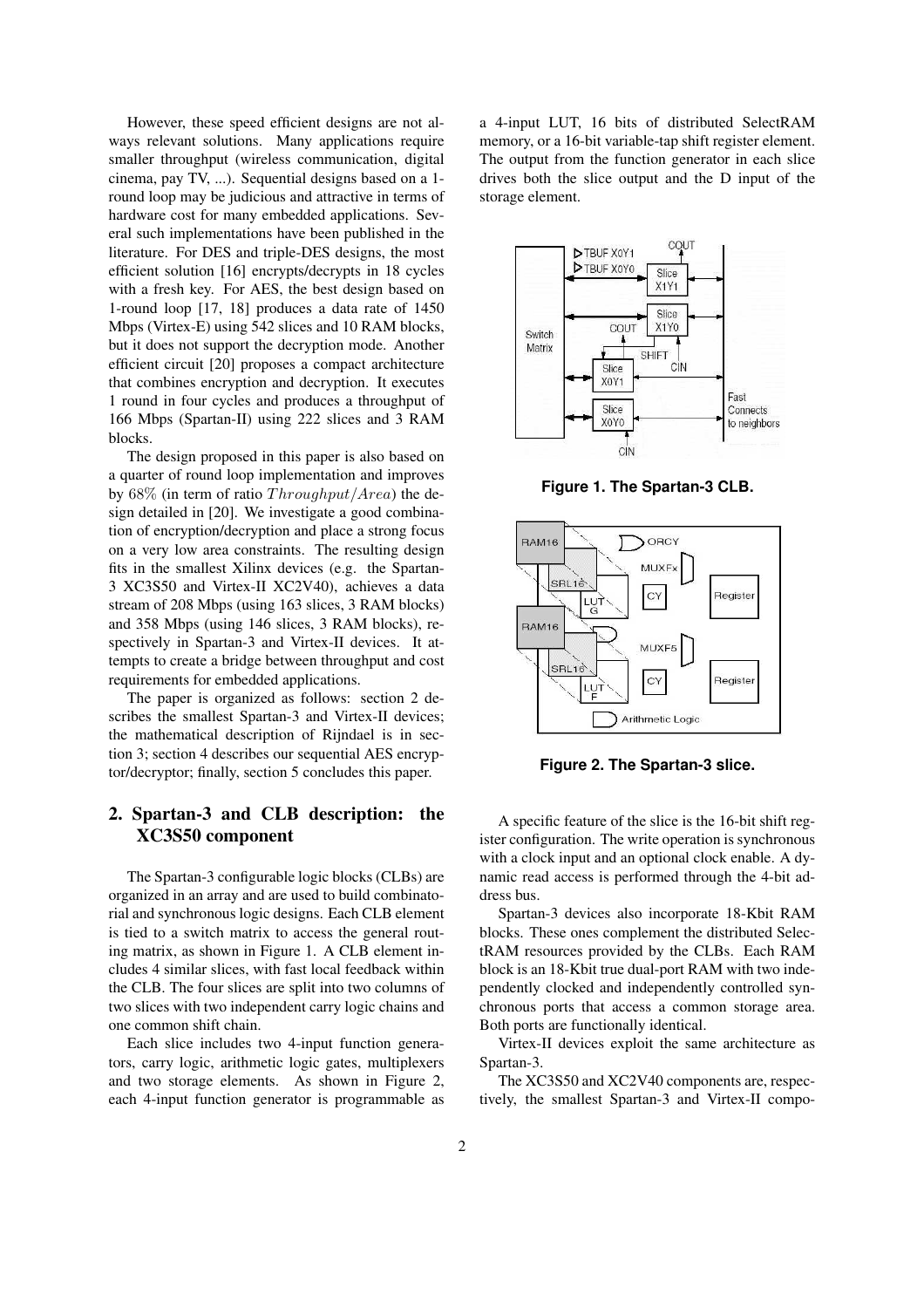| Component                    | <b>XC3S50</b>  | <b>XC2V40</b> |
|------------------------------|----------------|---------------|
| CLB array: row $\times$ col. | $16 \times 12$ | $8 \times 8$  |
| Number of slices             | 768            | 256           |
| Number of flip-flops         | 1,536          | 512           |
| Number of LUTs               | 1,536          | 512           |
| Max dist. selectRAM          |                |               |
| or shift reg. (bits)         | 24,576         | 8,192         |
| Number of RAM blocks         |                |               |

nents. Table 1 illustrates the logic resources available in both components.

**Table 1. Resources available in XC3S50 and XC2V40.**

#### **3. The AES algorithm**

The Advanced Encryption Standard (AES, Rijndael) algorithm is a symmetric block cipher that processes data block of 128, 192 and 256 bits using, respectively, keys of the same length. In this paper, only the 128 bit encryption version (AES-128) is considered. The 128-bit data block and key are considered as a byte array, respectively called State and RoundKey, with four rows and four columns.

Let a 128-bit data block in the  $i^{th}$  round be defined as:

$$
data\_block^{i} = d^{i}_{15}|d^{i}_{14}|d^{i}_{13}|d^{i}_{12}|d^{i}_{11}|d^{i}_{10}|d^{i}_{9}|
$$
  

$$
d^{i}_{8}|d^{i}_{7}|d_{6}|d^{i}_{5}|d^{i}_{4}|d^{i}_{3}|d^{i}_{2}|d^{i}_{1}|d^{i}_{0}|
$$

where  $d_{15}^i$  represents the most significant byte of the data block of the round i. The corresponding  $State^i$ is:

|           |            | $d_{15}^i \quad d_{11}^i \quad d_7^i$                                                                     |                | $\begin{bmatrix} d^i_3\ d^i_2\ d^i_1\ d^i_0 \end{bmatrix}$ |
|-----------|------------|-----------------------------------------------------------------------------------------------------------|----------------|------------------------------------------------------------|
| $State^i$ |            | $\begin{array}{ccc} \bar{d}^{i}_{13} & \bar{d}^{i}_{10} \ \bar{d}^{i}_{13} & \bar{d}^{i}_{9} \end{array}$ | $d^{\imath}_6$ |                                                            |
|           |            |                                                                                                           | $d_5^{\imath}$ |                                                            |
|           | $d_{12}^i$ | $d_8^{\imath}$                                                                                            | $d^{\imath}_4$ |                                                            |

AES-128 consists of ten rounds. One AES encryption round includes four transformations: SubByte, ShiftRow, MixColumn and AddRoundKey. The first and last rounds differ from the other ones. Indeed there is an additional  $AddRoundKey$  transformation at the beginning of the first round and no  $MixColumn$ transformation is performed in the last round. This is done to facilitate the decryption process.

 $SubByte (SB)$  is a non-linear byte substitution. It operates with every byte of the State separately. The substitution box (S-box) is invertible and consists of two transformations:

1. Multiplicative inverse in  $GF(2^8)$ . The zero element is mapped to itself.

2. An affine transform over  $GF(2)$ .

 $\sqrt{ }$  $\overline{1}$  $\overline{1}$ 

The SubByte transformation applied to the State can be represented as follows:

|                | $SB(State^i) =$ |             |             |
|----------------|-----------------|-------------|-------------|
| $SB(d_{15}^i)$ | $SB(d_{11}^i)$  | $SB(d_7^i)$ | $SB(d_3^i)$ |
| $SB(d_{14}^i)$ | $SB(d_{10}^i)$  | $SB(d_6^i)$ | $SB(d_2^i)$ |
| $SB(d_{13}^i)$ | $SB(d_9^i)$     | $SB(d_5^i)$ | $SB(d_1^i)$ |
| $SB(d_{12}^i)$ | $SB(d_8^i)$     | $SB(d_4^i)$ | $SB(d_0^i)$ |

The inverse transformation is defined  $InvSubByte$  $(ISB)$ .

 $ShiftRow$  ( $SR$ ) performs a cyclical left shift on the last three rows of the State. The second row is shifted of one byte, the third row is shifted of two bytes and the fourth row is shifted of three bytes. Thus, the  $ShiftRow$  transformation proceeds as follows:

|                | $SR(SB(State^i)) =$ |                |                |  |
|----------------|---------------------|----------------|----------------|--|
| $SB(d_{15}^i)$ | $SB(d_{11}^i)$      | $SB(d_7^i)$    | $SB(d_3^i)$    |  |
| $SB(d_{10}^i)$ | $SB(d_6^i)$         | $SB(d_2^i)$    | $SB(d_{14}^i)$ |  |
| $SB(d_5^i)$    | $SB(d_1^i)$         | $SB(d_{13}^i)$ | $SB(d_9^i)$    |  |
| $SB(d_0^i)$    | $SB(d_{12}^i)$      | $SB(d_8^i)$    | $SB(d_4^i)$    |  |

The inverse  $ShiftRow$  operation  $(InvShiftRow$  $(ISR)$ ) is trivial.

 $MixColumn(MC)$  operates separately on every column of the State. A column is considered as a polynomial over  $GF(2^8)$  and multiplied modulo  $x^4+1$ with the fixed polynomial  $c(x)$ :

$$
c(x) = 0.03'x^3 + 0.01'x^2 + 0.01'x + 0.02'
$$

As an illustration, the multiplication by  $'02'$  corresponds to a multiplication by two, modulo the irreductible polynomial  $m(x) = x^8 + x^4 + x^3 + x + 1$ .

This can be represented as a matrix multiplication:

|                | $R^i = MC(SR(SB(State^i))) =$ |      |                |                |
|----------------|-------------------------------|------|----------------|----------------|
|                | '03'<br>'02'                  | '01' | '01'           |                |
|                | '02'<br>'01'                  | '03' | '01'           |                |
|                | '01'<br>'01'                  | '02' | '03'           | X              |
|                | '03'<br>'01'                  | '01' | '02'           |                |
| $SB(d_{15}^i)$ | $SB(d_{11}^i)$                |      | $SB(d_7^i)$    | $SB(d_3^i)$    |
| $SB(d_{10}^i)$ | $SB(d_6^i)$                   |      | $SB(d_2^i)$    | $SB(d_{14}^i)$ |
| $SB(d_5^i)$    | $SB(d_1^i)$                   |      | $SB(d_{13}^i)$ | $SB(d_9^i)$    |
| $SB(d_0^i)$    | $SB(d_{12}^i)$                |      | $SB(d_8^i)$    | $SB(d_4^i)$    |

To achieve the inverse operation  $(InvMixColumn$  $(IMC)$ ), every column is transformed by multiplying it with a specific multiplication polynomial  $d(x)$ , defined by

$$
c(x) \otimes d(x) = '01'
$$
  

$$
d(x) = '0B'x^3 + '0D'x^2 + '09'x + '0E'
$$

 $AddRoundKey (AK)$  performs an addition (bitwise XOR) of the  $State^i$  with the  $RoundKey^i$ :

 $\sqrt{ }$  $\overline{1}$  $\overline{1}$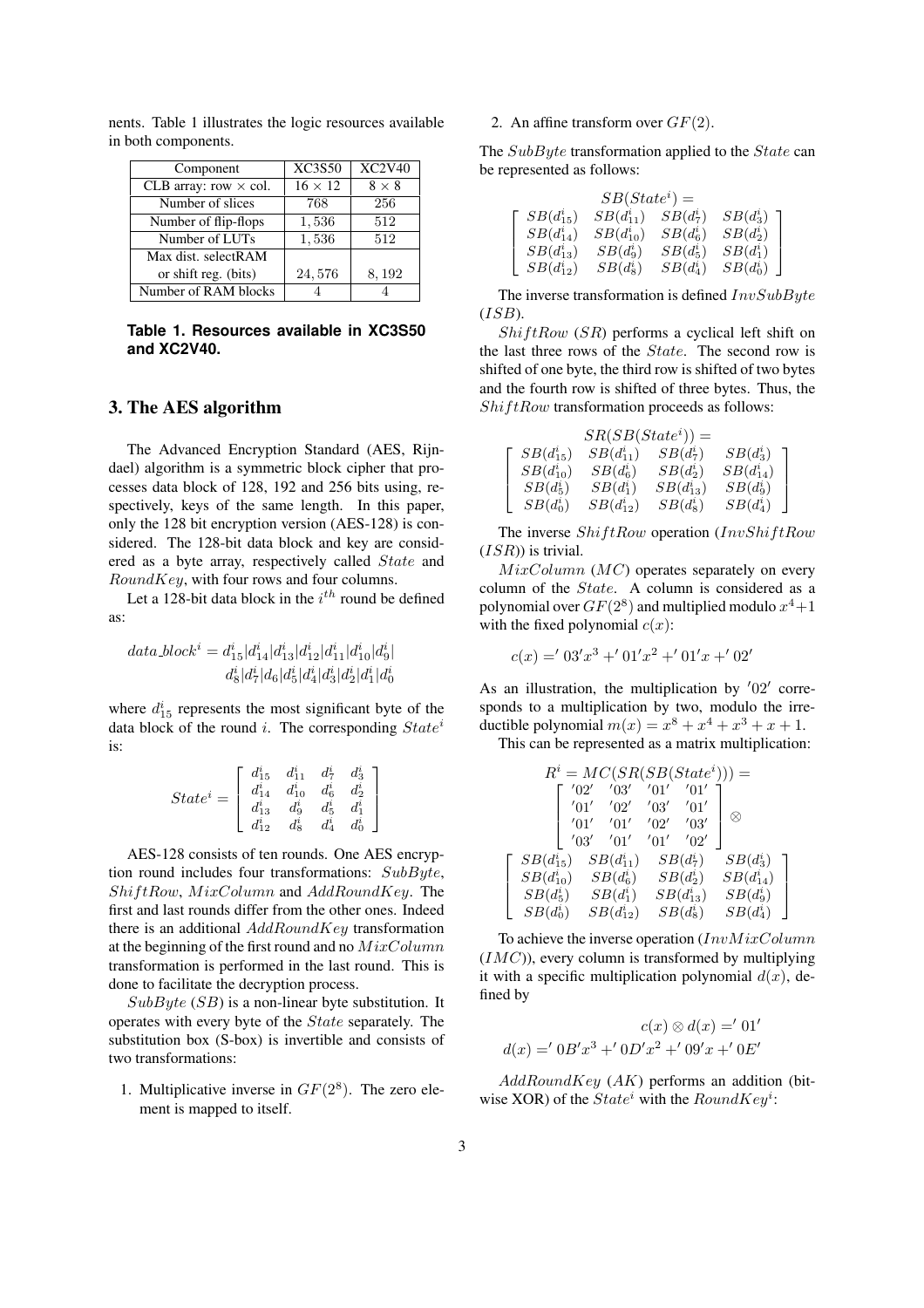$$
AK(R^i)=\left[\begin{array}{cccc} R^i_{15} & R^i_{11} & R^i_7 & R^i_3 \\ R^i_{14} & R^i_{10} & R^i_6 & R^i_2 \\ R^i_{13} & R^i_9 & R^i_5 & R^i_1 \\ R^i_{12} & R^i_8 & R^i_4 & R^i_0 \end{array}\right]\oplus \left[\begin{array}{cccc} r^i_{15} & r^i_{11} & r^i_{2} & r^i_{2} \\ r^i_{12} & r^i_{11} & r^i_{2} & r^i_{2} \\ r^i_{14} & r^i_{10} & r^i_{6} & r^i_{2} \\ r^i_{13} & r^i_{9} & r^i_{6} & r^i_{1} \\ r^i_{12} & r^i_{8} & r^i_{8} & r^i_{8} \end{array}\right]
$$

The inverse operation (InvAddRoundKey  $(IAK)$ ) is trivial.

RoundKeys are calculated with the key schedule for every  $AddRoundKey$  transformation. In AES-128, the original cipher key is the first  $RoundKey^0$  $(rk^0)$  used in the additional  $AddRoundKey$  at the beginning of the first round.  $RoundKey<sup>i</sup>$ , where  $0 \leq i \leq 10$ , is calculated from the previous RoundKey<sup>i–1</sup>. Let  $p(j)$  ( $0 \le j \le 3$ ) be the column j of the  $RoundKey^{i-1}$  and let  $w(j)$  be the column j of the  $RoundKey<sup>i</sup>$ . Then the new  $RoundKey<sup>i</sup>$  is calculated as follows:

$$
w(0) = p(0) \oplus (Rot(Sub(p(3))) \oplus rconi,\n w(1) = p(1) \oplus w(0)\n w(2) = p(2) \oplus w(1)\n w(3) = p(3) \oplus w(2)
$$

Rot is a function that takes a four byte input [a0; a1; a2; a3] and rotates them as [a1; a2; a3; a0]. The function  $Sub$  applies the substitution box (S-box) to four bytes. The round constant  $rcon^i$  contains values  $[(102^i)^{i-1}; 00'; 00'; 00']$ .

#### **4. Our sequential AES implementations**

Some designs propose an implementation based on one complete round, and iteratively loop data through this round until the entire encryption or decryption is achieved. Only one  $State<sup>i</sup>$  is processed in one cycle. These designs are suited for feedback and nonfeedback modes of operation.

As mentioned in [20], the AES round offers various opportunities of parallelism. The round is composed of 16 S-boxes and four 32-bit  $MixColumn$  operations, working on independent data. Only  $ShiftRow$  needs to deal with the entire 128-bit State.

Based on this observation, we propose an implementation using four S-boxes and one MixColumn in order to compact the design. This decreases the area by a factor of four but increases the time of one round to four cycles. In practice, only the time-space tradeoff is modified. A similar approach was proposed in [20].

### **4.1. Implementation of ShiftRow and InvShiftRow operations**

In our design, the way to access the  $State^i$ , for the first quarter of the round, is described in Figure 3. We read  $d_{15}^i, d_{10}^i, d_5^i, d_0^i$  in parallel from the input memory, and execute  $SubByte$ ,  $MixColumn$  and  $AddRoundKey$ . Then we write results  $d_{15}^{i+1}, d_{14}^{i+1}, d_{13}^{i+1}, d_{12}^{i+1}$  to a different output memory. The second, third, and fourth quarters of the round are managed in a similar manner, depending on ShiftRow.

The best FPGA solution to implement such simultaneous read and write memory accesses is proposed in [20]. The solution is based on a shift register design. As described above, all calculations from the  $AddRoundKey$  are written into adjacent locations of the output memory in consecutive cycles. We store first  $d_{15}^{i+1}, d_{14}^{i+1}, d_{13}^{i+1}, d_{12}^{i+1}$  in parallel, then  $d_{11}^{i+1}, d_{10}^{i+1}, d_{9}^{i+1}, d_{8}^{i+1}$  in parallel, and so on. Therefore we can store the consecutive round results into shift registers (one shift register per row of the State, four shift registers for four rows). Xilinx FPGAs propose a very space efficient solution to achieve a 16-bit shift register with a dynamic variable access. Four slices can implement an 8-bit wide, 16-bit long shift register. The four dynamic variable accesses are used to read the input memory content at correct positions into the rows. Four 8-bit wide shift register are needed, which corresponds to 16 slices.



**Figure 3. Memory accesses involved in the first calculation step of the round i.**

The  $InvShiftRow$  operation can be done using the same shift registers modifying the way to access the input memory.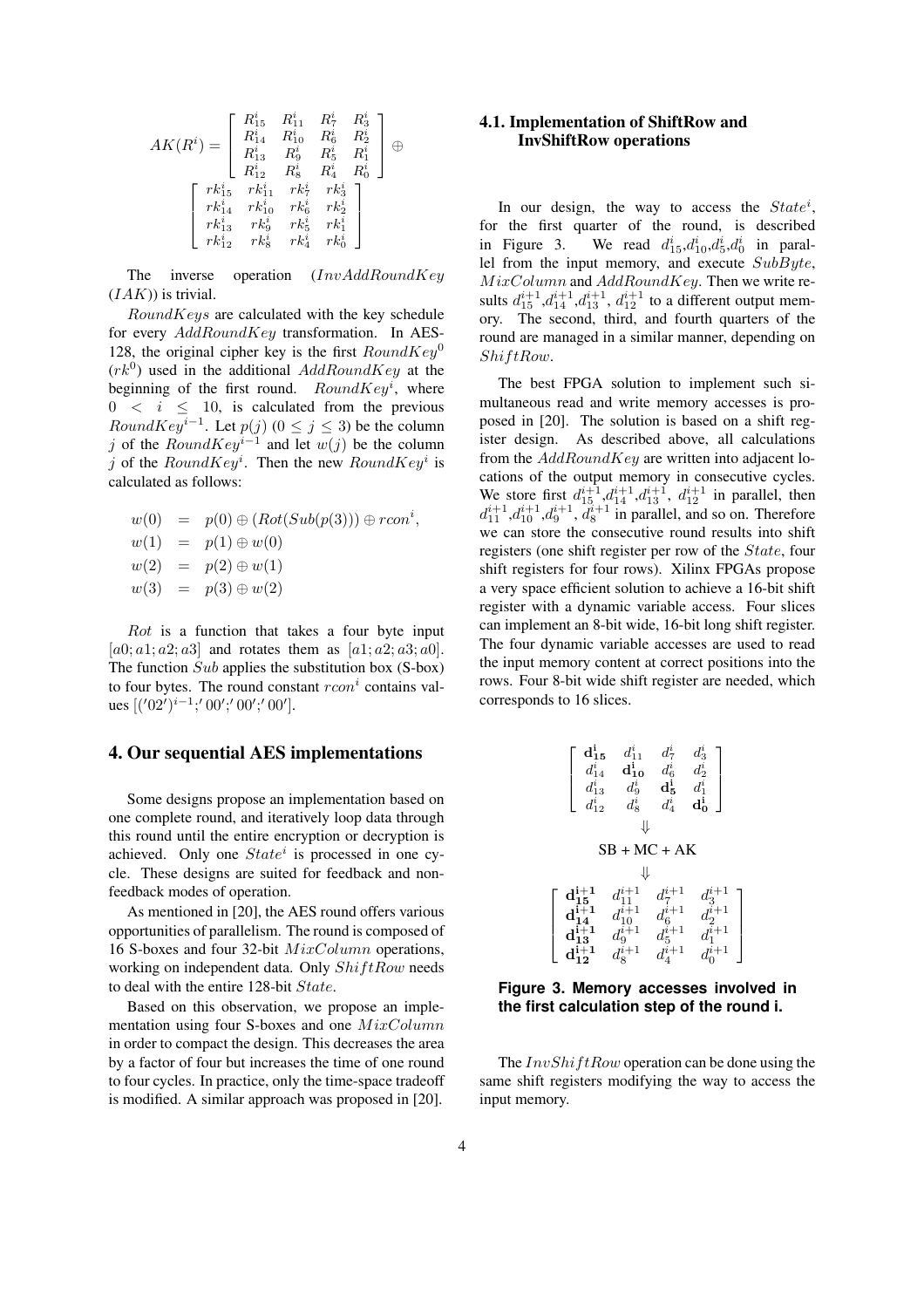## **4.2. Implementation of SubByte/MixColumn and InvSubbyte/InvMixColumn**

Compared to the paper [20], we propose a more efficient combination of SubByte and MixColumn operations, i.e. we use less resources than separated block implementations. Our solution takes advantage of specific features of the new Xilinx devices and perfectly fits into the Spartan-3 or Virtex-II technologies<sup>4</sup>.

The Spartan-3 and Virtex-II FPGAs have both dedicated 18-Kbit dual-port RAM blocks<sup>5</sup>, that can be used to store tables for the combination of SubByte and MixColumn.

As also mentioned in [4], the consecutive  $SubByte$ and MixColumn operations on the first quarter of the round can be expressed as  $e_{15..12}^i$ :

$$
\begin{bmatrix} e_{15}^{i} \\ e_{14}^{i} \\ e_{13}^{i} \\ \end{bmatrix} = \\ \begin{bmatrix} '02' & '03' & '01' & '01' \\ '01' & '02' & '03' & '01' \\ '01' & '01' & '02' & '03' \\ '03' & '01' & '01' & '02' \\ \end{bmatrix} \otimes \begin{bmatrix} SB(d_{15}^{i}) \\ SB(d_{10}^{i}) \\ SB(d_{5}^{i}) \\ SB(d_{6}^{i}) \\ \end{bmatrix}
$$

which is also equivalent to:

$$
\begin{bmatrix} '02' \\ '01' \\ '01' \\ '03' \\ '03' \\ '02' \\ '01' \\ '01' \\ '01' \\ '01' \\ '01' \\ \end{bmatrix} \otimes \left[ SB(d_{5}^{i}) \right] \oplus \begin{bmatrix} '03' \\ '02' \\ '01' \\ '01' \\ '03' \\ '03' \\ '02' \\ '02' \\ '02' \\ \end{bmatrix} \otimes \left[ SB(d_{0}^{i}) \right] \oplus
$$

If we define four tables ( $T_0$  to  $T_3$ ) with 256 4-byte data as:

$$
T_0(a) = \begin{bmatrix} '02' \bullet SB(a) \\ SB(a) \\ SB(a) \\ '03' \bullet SB(a) \\ '03' \bullet SB(a) \\ '02' \bullet SB(a) \\ SB(a) \\ SB(a) \\ \end{bmatrix}
$$

$$
T_1(a) = \begin{bmatrix} '03' \bullet SB(a) \\ '02' \bullet SB(a) \\ SB(a) \\ '03' \bullet SB(a) \\ '02' \bullet SB(a) \\ '02' \bullet SB(a) \\ SB(a) \end{bmatrix}
$$

<sup>4</sup>It is not the case with Spartan-II.

<sup>5</sup>The Spartan-II has dedicated 4-Kbit dual-port RAM blocks.

$$
\mathbf{T}_3(a) = \left[ \begin{array}{c} SB(a) \\ SB(a) \\ \prime 03' \bullet SB(a) \\ \prime 02' \bullet SB(a) \end{array} \right]
$$

The combination of  $SubByte$  followed by MixColumn can be expressed as:

 $\lceil$  $\overline{1}$  $\overline{1}$ 

$$
\begin{bmatrix} e_{15}^i \\ e_{14}^i \\ e_{13}^i \\ e_{12}^i \end{bmatrix} = T_0(d_{15}^i) \oplus T_0(d_{10}^i) \oplus T_0(d_5^i) \oplus T_0(d_0^i)
$$

The size of one  $T_i$  table is 8 Kbits for encryption. The corresponding similar table for decryption also takes 8 Kbits  $(IT_0$  to  $IT_3)$ . It is therefore possible to achieve the complete  $SubByte/MixColumn$  and InvSubByte/InvMicolumn operations using two dual-port 18-Kbit RAM blocks.

The proposed solution significantly reduces the resources used in [20].

#### **4.3. Encryption/Decryption design choices**

One of the inconveniences of AES comes from the fact that the  $AddRoundKey$  is executed after  $MixColumn$  in the case of encryption and before  $InvMixColumn$  in the case of decryption. Such encryption/decryption implementation will therefore require additional switching logic to select appropriate data paths, which can also affects the time performance. The paper [20] mentions this problem but chooses to design like that anyway.

AES decryption algorithm nevertheless allows  $InvMixColumn$  and  $AddRoundKey$  to be reordered if we perform an additional  $InvMixColumn$ operation on most of the  $RoundKeys$  (except the first and the last  $RoundKeys$ ). More details about such scheduling of operations can be found in [4, 5]. At first sight, InvMixColumn could seem to require much more area than the switching logic. This is especially true if the  $InvMixColumn$  of the round is narrowly combined with the  $InvSubByte$  in RAM blocks. Nevertheless, the subsection 4.4 proposes a solution using very few additional resources but some extra cycles to generate all inverse *Roundkeys*  $(InvRoundKeys)$ . Figure 4 summarizes our design choices concerning the data path round.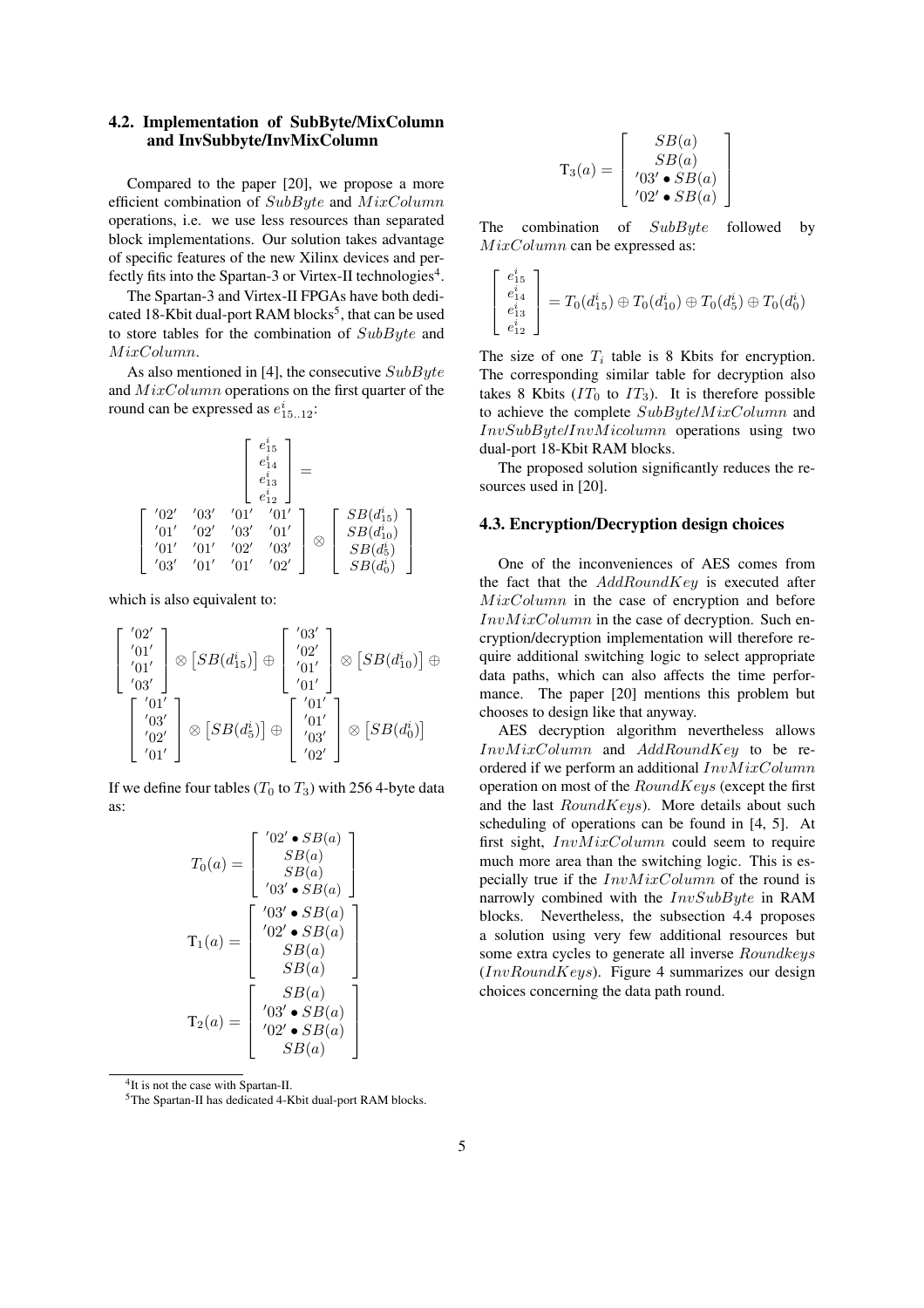

**Figure 4. Our AES data path round.**

## **4.4. Implementation of the key schedule**

The implementation of our AES key schedule is based on precomputing  $RoundKeys$  and  $InvRoundKey$  in advance and storing them in one RAM block. The difficult computation of the  $InvRoundkeys$  on-the-fly<sup>6</sup> completely justifies this approach.

Our implementation of the key schedule is shown in Figure 5. First, it computes 32-bits of all the  $RoundKey<sup>i</sup>$  per clock cycle. The results are stored in one dual-port block RAM, thanks to the first port. This step takes 44 clock cycles. In the same time, we also store  $SB(RoundKeys)$  data in the same RAM, but using the other port. It corresponds to the first step of the calculation process of  $InvRoundKeys$ . As mentioned in the subsection 4.3,  $InvRoundKey<sup>i</sup>$ equals to  $IMC(RoundKey^{10-i})$ , except for the first  $InvRoundKey^0$  and last  $InvRoundKey^{10}$ , which equal to respectively  $RoundKey^{10}$  and  $RoundKey^{0}$ .

If we need decryption processes, a second step has to be applied to  $SB(RoundKeys)$ . Therefore, we start to calculate  $ISB(SB(RoundKey^{10}))$ and store it as  $InvRoundKey^0$ . Then, we evaluate the result  $IMC(ISB(SB(RoundKey^{10-i})))$ which equals to  $IMC(RoundKey^{10-i})$  and we store it as  $InvRoundKey^{1..9}$ .  $InvRoundKey^{10}$  is generated as  $InvRoundKey^0$ . This optional decryption process takes 48 cycles to generate the complete InvRoundKeys.

Due to  $InvRoundKey^0$  and  $InvRoundKey^{10}$ , tables ( $T_0$  to  $T_3$ ) need to be changed. *InvSubByte* has to replace the duplicated  $SubByte$ . We define new 16-Kbit tables ( $CT_0$  to  $CT_3$ ) combined with ( $IT_0$  to  $IT_3$ ).  $CT_0$  is illustrated below as an example:

$$
CT_0(a) = \begin{bmatrix} '02' \bullet SB(a) & '0E' \bullet SB(a) \\ SB(a) & '09' \bullet SB(a) \\ ISB(a) & '0D' \bullet SB(a) \\ '03' \bullet SB(a) & '0B' \bullet SB(a) \end{bmatrix}
$$



**Figure 5. Our AES key schedule.**

# **4.5. Implementation and results of our complete AES**

Our final AES design combines the data path part and the key schedule part. Since the key schedule is done with precomputation, this part does not work simultaneously with the encryption/decryption process. It is therefore possible to share resources between both circuits. Both parts of the circuit were thought to perfectly fuse together without additional slices<sup>7</sup> and tristate buffers. This allows reaching higher frequency than in [20]. The global design is shown in Figure 6. We fused the key and plaintext inputs to one register. The input and output registers are packed into IOBs to improve the resources used and the global frequency of the design.

<sup>&</sup>lt;sup>6</sup>It is a real weak aspect of AES algorithm.

 $7$ Only new F5 multiplexers are required.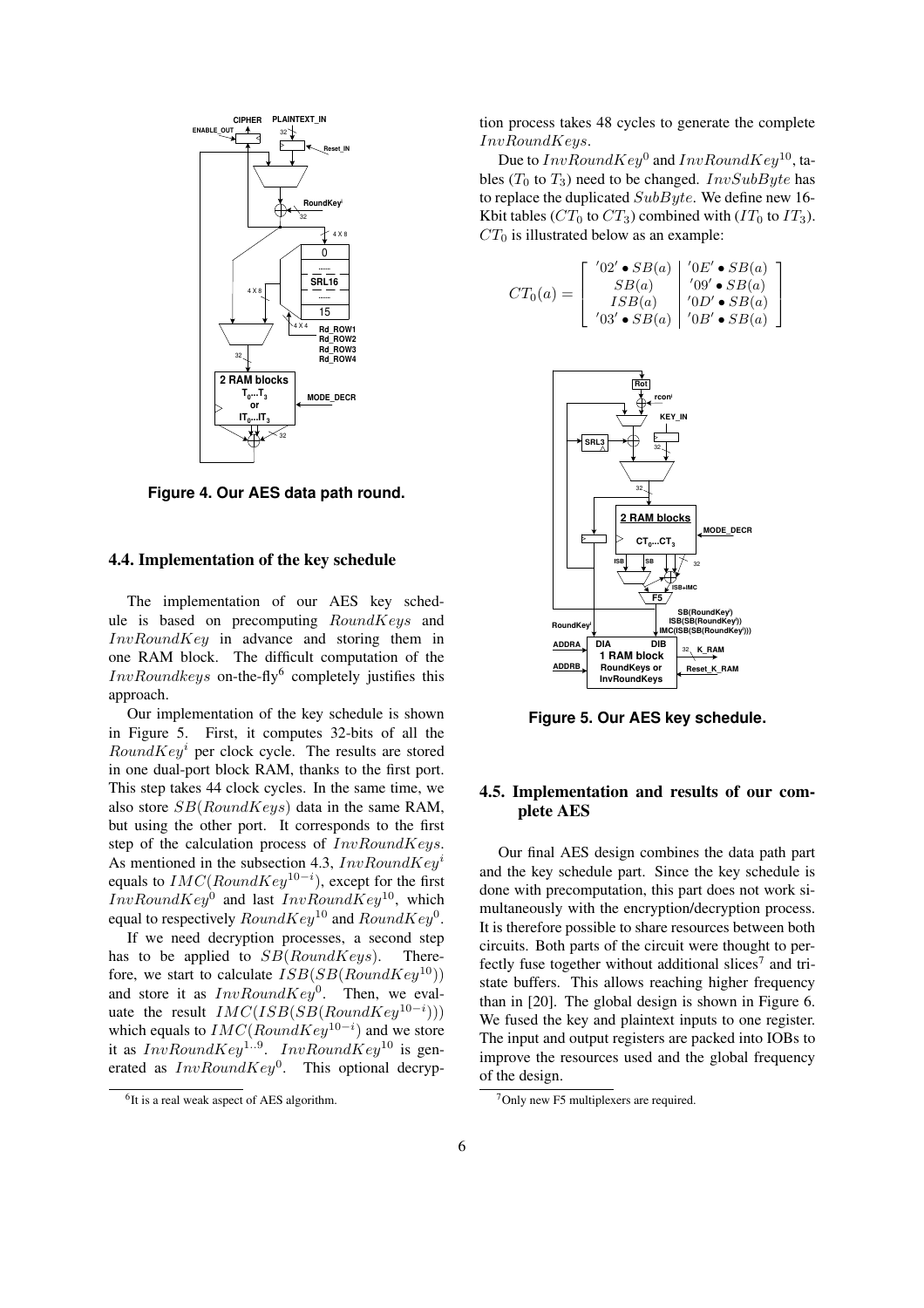| Algo.           | Gaj's<br>AES           | <b>Ours</b><br><b>AES</b> | <b>Ours</b><br><b>AES</b> | <b>Ours</b><br><b>DES</b> | Ours<br>3-DES |
|-----------------|------------------------|---------------------------|---------------------------|---------------------------|---------------|
| Device          | XC2S30-6               | XC3S50-4                  | XC2V40-6                  | XC2V40-6                  | XC2V40-6      |
| <b>Slices</b>   | 222                    | 163                       | 146                       | 189                       | 227           |
| Through. (Mbps) | 166                    | 208                       | 358                       | 974                       | 326           |
| RAM blocks      | $\mathbf{\mathcal{R}}$ | 3                         | 3                         |                           |               |
| Throughput/Area |                        |                           |                           |                           |               |
| (Mbps/slices)   | 0.75                   | 1.26                      | 2.45                      | 5.15                      | 1.44          |

**Table 2. Comparisons with other sequential block cipher implementations.**



**Figure 6. Our complete AES design.**

The synthesis of our complete design was done using Synpllify Pro 7.2 from Synplicity. The place and route were done using Xilinx ISE 6.1.02i package. The final results are given in Table 3 for Spartan-3 and Virtex-II.

As a comparison, we also set up a table with the previous AES [20], DES and 3-DES [16] results. Table 2 shows the results of these compact encryption/decryption circuits. Like others papers, we also define a ratio Throughput/Area to facilitate comparisons. We finally achieve an implementation of AES which is 68% better in terms of Throughput/Area assuming that Spartan-II and Spartan-3 are equivalent.

In comparison with the most efficient compact 3- DES circuits in XC2V40-6, we can conclude that AES is more effective if we do not care about the use

| Device              | XC3S50-4 | $XC2V40-t$ |
|---------------------|----------|------------|
| LUTs used           | 293      | 288        |
| Registers used      | 126      | 113        |
| Slices used         | 163      | 146        |
| <b>RAM</b> blocks   | ٩        |            |
| Latency (cycles)    | 46       | 46         |
| Out. every (cycles) | /44      | '44        |
| Frequency           | 71.5 MHz | 123 MHz    |

**Table 3. Final results of our complete sequential AES.**

of three internal RAM blocks. However, 3-DES remains interesting for applications that need to regularly change the key for encryption or decryption. Indeed, our AES design takes 92 cycles, in the worst case, to calculate a new complete  $InvRoundKeys$ .

# **5. Conclusion**

In this paper, we propose solutions for a very compact and effective FPGA implementation of the AES. We combine narrowly the non-linear S-boxes and the linear diffusion layer thanks to specific features of recent Xilinx devices. We also propose a low-cost solution to deal with the subkeys computed during the decryption step. In addition, we merge efficiently the key schedule and the data path parts.

The resulting implementations fits in a very inexpensive Xilinx Spartan-3 XC3S50 FPGA, for which the cost starts below \$10 per unit. This implementation can encrypt and decrypt a throughput up to 208 Mbps, using 163 slices. The design also fits in Xilinx Virtex-II XC2V40 and produces data streams up to 358 Mbps, using 146 slices. In comparison with 3- DES, AES is more efficient if we do not care about the use of three internal FPGA RAM blocks.

The throughput, low-cost and flexibility of our solution make it perfectly practical for cryptographic em